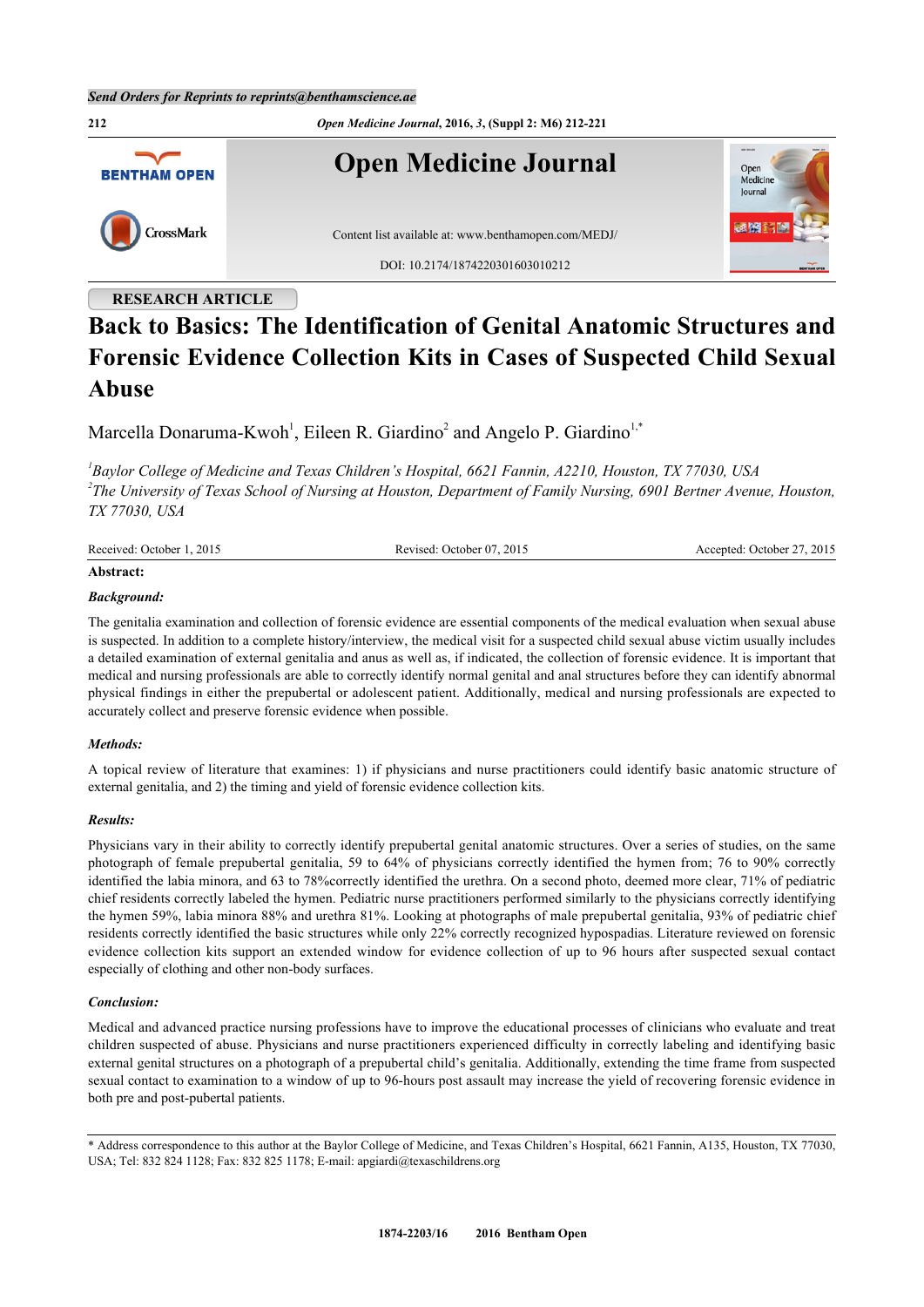**Keywords:** Anatomic structures, Child sexual abuse, Genital anatomic structure, Nursing professions.

#### **INTRODUCTION**

The medical and nursing professions seek to improve the training and education of professionals who evaluate children suspected of child abuse and neglect [\[1](#page-7-0) - [6](#page-7-1)]. As the theory base and clinical skills needed to identify and treat child abuse and neglect have proliferated over the past four decades, educational approaches to help clinicians become more proficient in the evaluation and treatment of maltreatment have also expanded [[7\]](#page-7-2). In 2009, the field of child abuse pediatrics came to the foreground in medical education with the emergence of a board certified subspecialty in child abuse with a more focused approach to general and specialty training for physicians who evaluate and care for child abusevictims [[8,](#page-7-3) [9](#page-7-4)]. Literature supports the recommendation that child maltreatment curricula ought to comprehensively address how clinicians can best assess children suspected of child abuse, better identify cases of abuse, and then intervene to treat and protect a child [[10\]](#page-7-5). Studies have shown that clinicians are not consistent in correctly identifying genital anatomic structures that are important to know when evaluating a child suspected of sexual abuse [\[5](#page-7-6), [7,](#page-7-2) [11](#page-7-7), [12\]](#page-7-8). This article reviews the research that highlights the skills necessary to identify the anatomic structures of the external genitalia in children and to assess the timing and yield of forensic evidence collection.

The current 21<sup>st</sup> century knowledge base of child abuse and neglect content has grown exponentially since the landmark publication of the "battered child" by Kempe and colleagues in 1962 and Kempe's recognition of sexual abuse as a "hidden problem" in 1978[[13](#page-7-9), [14\]](#page-7-10). There has been an improvement in ability of clinicians caring for children suspected of abuse to determine plausible diagnoses of abuse and neglect, and then have those findings hold up in a court of law. Such improvement is due to an emphasis on specialized education focusing on the details and nuances of all aspects of child maltreatment. It is imperative for clinicians to have specific training in child abuse in order for them to correctly evaluate the child and identify abuse, and then make appropriate referrals to other professionals such as child protective services (CPS) and law enforcement investigators who help protect the child physically and legally. It takes a solid knowledge base to complete a history and physical examination to evaluate for the possibility of abuse as well as conditions that might mimic abuse. The child maltreatment literature highlights differences in the knowledge base and competency of clinicians who have further training in abuse and those who do not [[6,](#page-7-1) [9,](#page-7-4) [11,](#page-7-7) [15\]](#page-8-0).

The educational preparation of a clinician who evaluates a child suspected of child abuse or neglect does affect the ability to determine the presence or absence of abuse findings. Knowledge of anatomy is the beginning point of competency in child sexual abuse evaluation [\[16](#page-8-1)]. Studies conducted over the past 30 years have shown that clinicians want more training and education in child abuse and neglect, and feel more confident in diagnosis and treatment options when they have had more specialized training in the identification, assessment and treatment of a child suspected of abuse [\[12](#page-7-8), [17](#page-8-2) - [20](#page-8-3)]. The competent child abuse clinician knows how to conduct a complete evaluation that includes a medical history, physical examination, collection of forensic evidence, and determining appropriate laboratory and imaging studies. Clinicians also need to recognize non-abuse related medical conditions that mimic findings suggestive of sexual abuse.

The genitalia examination is an essential component of the medical evaluation when sexual abuse is suspected. The medical visit for a suspected child sexual abuse victim usually includes a detailed examination of external genitalia as well as evaluation of the anus. As such, it is reasonable to expect that if a clinician is unable to correctly identify normal genital and anal structures in the prepubertal or adolescent patient, then the identification of abnormal findings may not be possible either. Evidence in the peer reviewed literature confirms that the majority of child sexual abuse cases will not have any abnormal genital findings present on the child's genital examination [\[21](#page-8-4) - [23\]](#page-8-5). So, it is essential for the examining health care professional, either a physician or nurse practitioner, to be skilled at identifying both normal and abnormal genital anatomy so as to correctly evaluate the suspicion of abuse and then to be able to explain any findings, or the lack of findings, during the examination.

# **PHYSICAL EXAMINATION OF GENITALIA IN SUSPECTED CHILD SEXUAL ABUSE**

The clinical approach to a comprehensive evaluation of a child suspected of sexual abuse involves first obtaining a thorough medical history, and then conducting a head to toe physical examination, including the genital area. Studies have shown that introducing a child to the components of the exam and the colposcopic equipment prior to experiencing the exam helps to decrease the child's anxiety and distress related to the ano-genital exam [[24](#page-8-6) - [26\]](#page-8-7). Factors that seem to contribute to more adverse responses from the child during an exam include caregiver anxiety and response to outcry, significant cognitive disability in the patient, a history of more invasive forms of sexual abuse, a chronic medical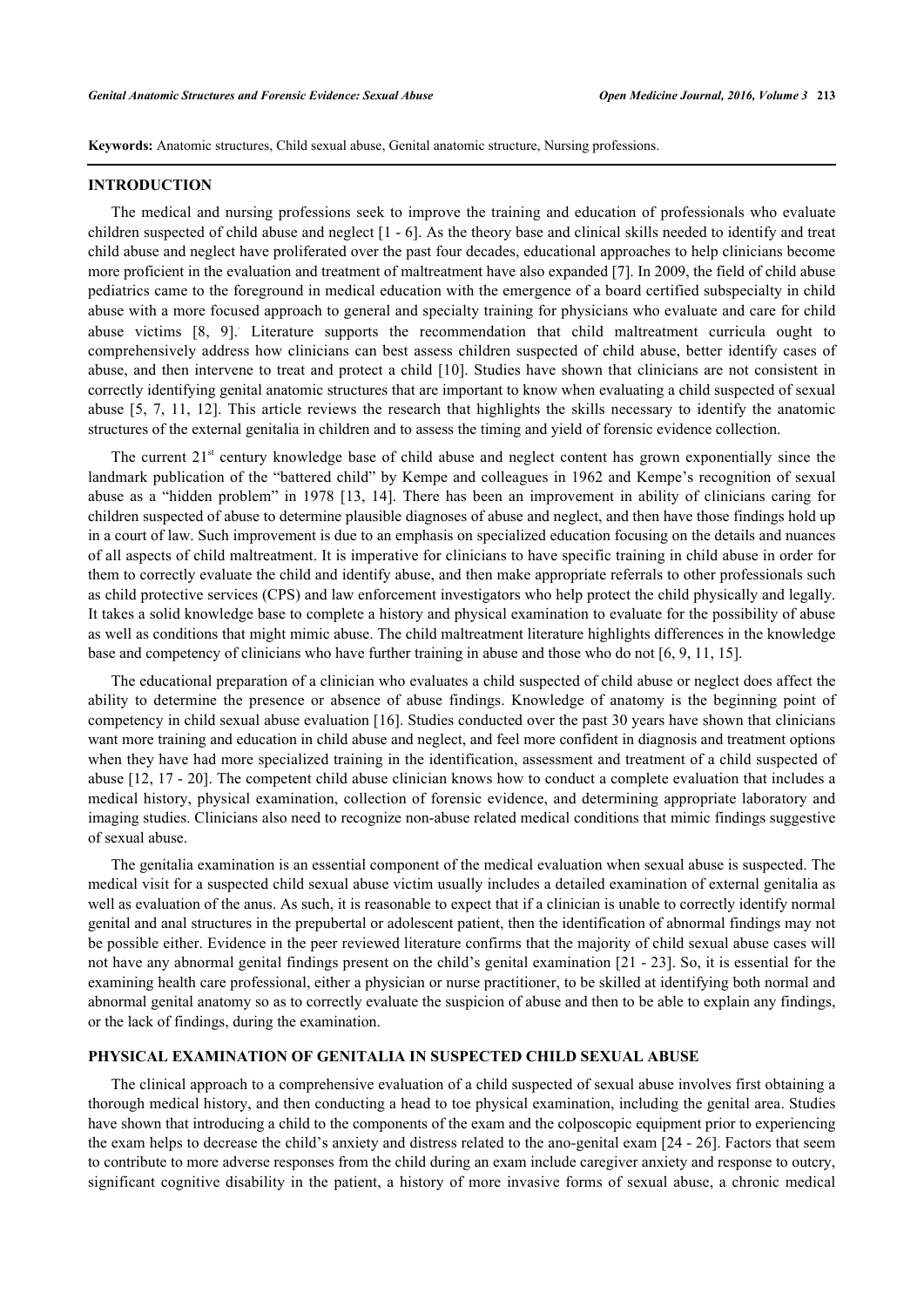diagnosis, an ano-genital exam requiring anal or genital cultures, and uninsured status [\[24](#page-8-6), [25](#page-8-8)].

A thorough healthcare evaluation of suspected child sexual abuse includes [[27\]](#page-8-9):

- 1. A detailed history of present illness from the child as well as caregiver statements in addition to an appropriate medical history
- 2. A complete head to toe physical examination
- 3. Appropriate laboratory tests, diagnostic testing and imaging studies
- 4. The collection of evidence including photo-documentation and physical (forensic) evidence collection
	- 1. Knowledge of the differential diagnoses that mimic child abuse and neglect
	- 2. A clinical impression and working diagnosis
	- 3. Meticulous documentation of all medical information

The collection of forensic evidence is a learned skill and as such is best done by trained professionals, be they child sexual assault nurse examiners (SANEs), child abuse pediatricians, or emergency room physicians with experience in forensic evidence collection [\[28](#page-8-10), [29](#page-8-11)]. Sievers [[30](#page-8-12)] compared the accuracy of use of evidence collection kits collected by SANE nurses to those collected physicians and nurses who were not SANE trained. The study found that evidence collected by SANEs was more likely to have appropriately labeled and sealed specimen envelopes, a completed chain of custody, appropriate amounts of swabs, head and pubic hair, collected blood, and vaginal motility specimens than those collected by non-SANE-trained nurses and physicians. The results may suggest that further training in any skill or process produces more accurate outcomes than when a clinician is not trained in specific areas of practice.

The anogenital exam is a necessary component of a child's medical evaluation when there is suspicion of inappropriate contact. In such cases, the forensic evidence kit (FEK) is used to collect evidence during the course of the exam [\[28](#page-8-10), [29](#page-8-11)].

FEK contents may vary by county and state. All should include an instruction sheet and documentation forms, as well as paper bags and envelopes for holding evidence. Swabs are needed for collecting vulvar, vaginal, and anal samples as well as cervical samples in a subset of patients. A comb for pubic hair collection and an orange stick for hyponychial samples are also helpful.

During the exam, the clinician collects hair and other body secretion samples, and documents physical findings using photography where appropriate. The child's clothing, including underwear, is bagged appropriately, along with blood and urine samples.

All samples are collected, carefully packaged to avoid contamination, and stored in refrigeration. Chain of custody is maintained at all times until an investigative officer transports the kit for analysis. Ideally, the medical facility should provide fresh clothing and undergarments at the time the child is discharged.

Physicians and advanced practice nurses are typically the clinicians who complete the comprehensive medical evaluation of a child suspected of sexual abuse [[1,](#page-7-0) [2](#page-7-11), [31\]](#page-8-13). Although corroborative findings, such as forensic evidence, anogenital injury, or sexually transmitted infections may be found in some patients, the medical diagnosis of child sexual abuse derives primarily from a clear history of abuse or assault provided by the pediatric patient.

Legal and child welfare agencies use medical information to make crucial decisions that further affect the safety of the child, and any other minors in the same environment. The details collected in the medical evaluation guide the overall investigation conducted by child protective services (CPS) and law enforcement agencies [[32\]](#page-8-14). The examining clinicians must collect medical facts and also document findings in a way that renders the pertinent history and examination data understandable throughout the course of the investigation by non-medical personnel and into the courtroom setting.

## **LITERATURE REVIEW**

The following is a topical review of studies that determined how well physicians and nurse practitioners identify basic anatomic structures of the external genitalia when provided with photographs taken during a genital examination. A series of 4 studies using photographs of pre-pubertal female genital anatomy and 1 study that examined male prepubertal anatomy are summarized. Additionally, several articles that address the optimal timing and yield of the FEK are also reviewed and summarized.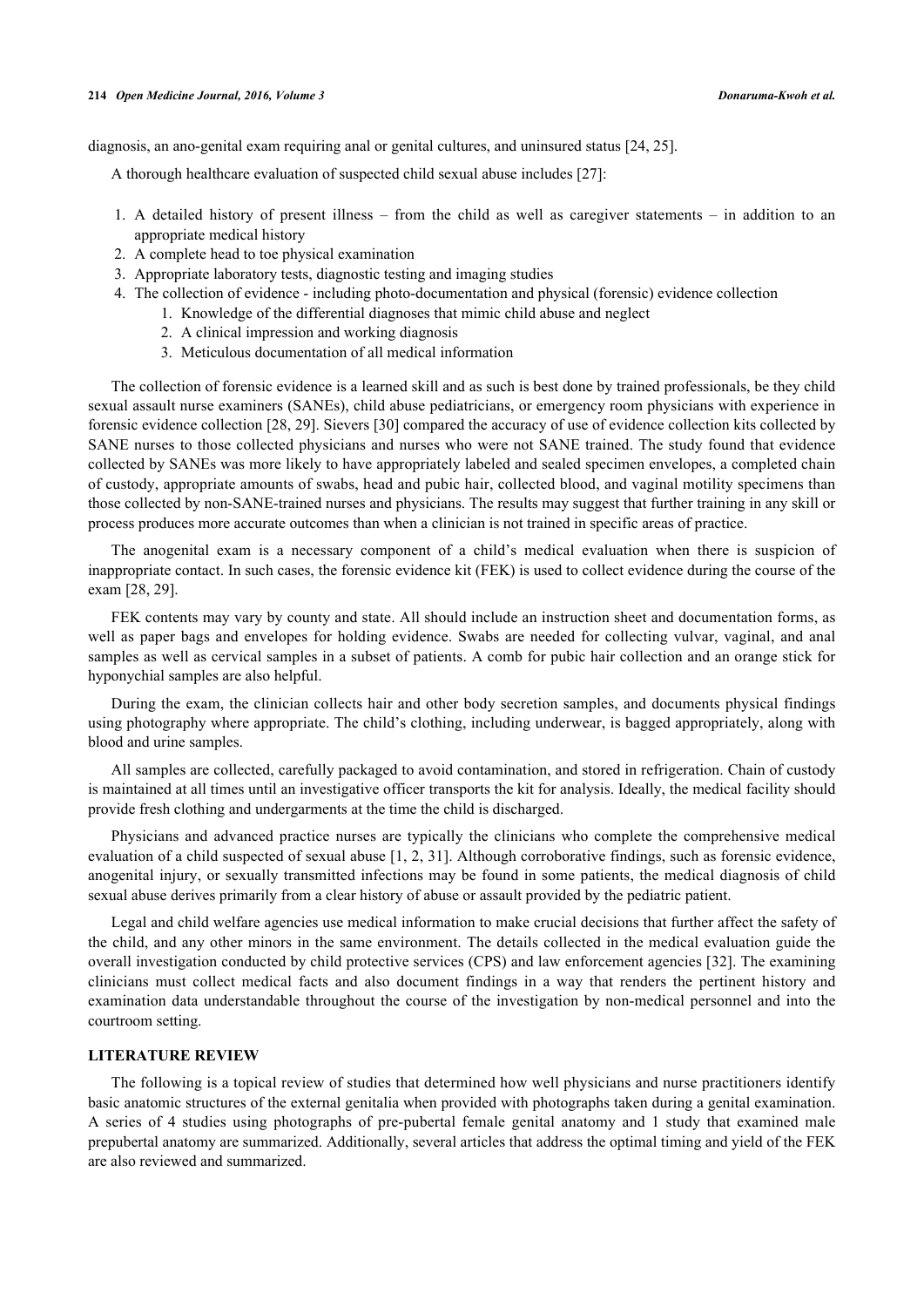#### **Female Prepubertal Examination**

A series of survey studies conducted over a ten-year period used a photograph of female prepubertal genitalia to determine if physicians and nurse practitioners could identify basic anatomic structures of the external genitalia. Four separate studies to determine clinicians' ability to identify external genitalia structures of prepubertal females found that a significant proportion of the respondents were not able to correctly label the hymen [[33](#page-8-15) - [35\]](#page-8-16).These studies found that physicians and nurse practitioners experienced difficulty in correctly labeling and identifying basic female external genital structures on a photograph of a prepubertal child's genitalia [\[33](#page-8-15), [34](#page-8-17)] (See Fig. **[1](#page-3-0)**).



<span id="page-3-0"></span>

Figure 1a Ladson, Johnson, Doty, RE (1987). Used with permission [33]

**Fig. (1).** Photographs of female anatomic structures.

Figure 1b Dubow, Giardino, Christian, Johnson, (2005). Used with permission [36]

In the first of the photograph identification studies series, Ladson Johnson, and Doty [[33\]](#page-8-15) analyzed questionnaires received from 129 physicians, including family practitioners, pediatricians, and pediatric residents. When given a photograph of the external genitalia of a prepubertal female child, only 59.1% of physician respondents were able to correctly label the hymen (See Table **[1](#page-3-1)**).

|                           | Ladson et al. (1987)<br>$(n=129)$ :                                | Lentsch and Johnson (2000)<br>$(n=166)$ †                                                                   | Dubow et al. (2005)<br>$(n=139)^{*}$  | <b>Hornor, McCleery</b><br>$(2000)^{\wedge}$ |
|---------------------------|--------------------------------------------------------------------|-------------------------------------------------------------------------------------------------------------|---------------------------------------|----------------------------------------------|
| Respondents               | Family practitioners,<br>pediatricians, and pediatric<br>residents | General and specialty trained<br>pediatricians, family practitioners, and<br>emergency medicine specialists | Pediatric chief residents             | Pediatric nurse<br>practitioners             |
| Photo used                | Fig. $(1a)$                                                        | Fig. $(1a)$                                                                                                 | Fig. $(1a)$                           | Fig. $(1a)$                                  |
| <b>Anatomy Structures</b> | Correctly Identified (%)                                           | Correctly Identified (%)                                                                                    | <b>Correctly Identified</b><br>$(\%)$ | Correctly Identified (%)                     |
| Clitoris                  | 89                                                                 | 94                                                                                                          | 94                                    | 91                                           |
| Posterior commissure      | 81                                                                 | 87                                                                                                          | 87                                    |                                              |
| Urethra                   | 78                                                                 | 72                                                                                                          | 63                                    | 81                                           |
| Labia minora              | 76                                                                 | 83                                                                                                          | 90                                    | 88                                           |
| Labia majora              | 62                                                                 | 79                                                                                                          | 80                                    |                                              |
| Hymen                     | 59                                                                 | 62                                                                                                          | $64**$                                | 59                                           |

<span id="page-3-1"></span>**Table 1. Survey results.**

\*\*Using Fig. ([1b](#page-3-0)), 71% of chief residents correctly identified the hymen.

*‡ Adapted from Ladson S, Johnson CF, Doty RE. Do physicians recognize sexual abuse?* Am J Dis Child. *1987;141:411-415* [[33\]](#page-8-15).

*† Adapted from Lentsch K, Johnson C. Do physicians have adequate knowledge of child sexual abuse? The results of two surveys of practicing physicians, 1986 and 1996.* Child Maltreat. *2000;5:72-78* [\[34](#page-8-17)].

*\* Adapted from Dubow SR, Giardino AP, Christian CW, Johnson CF. Do pediatric chief residents recognize details of prepubertal female genital anatomy?A national survey.* Child Abuse Negl. *2005 Feb;29(2):195-205* [[36\]](#page-8-18).

*^Adapted from Hornor, G, McCleery, J. Do Pediatric Nurse Practitioners Recognize Sexual Abuse? Journal of Pediatric Health Care.2000 14(2):45-49 [\[35](#page-8-16)].*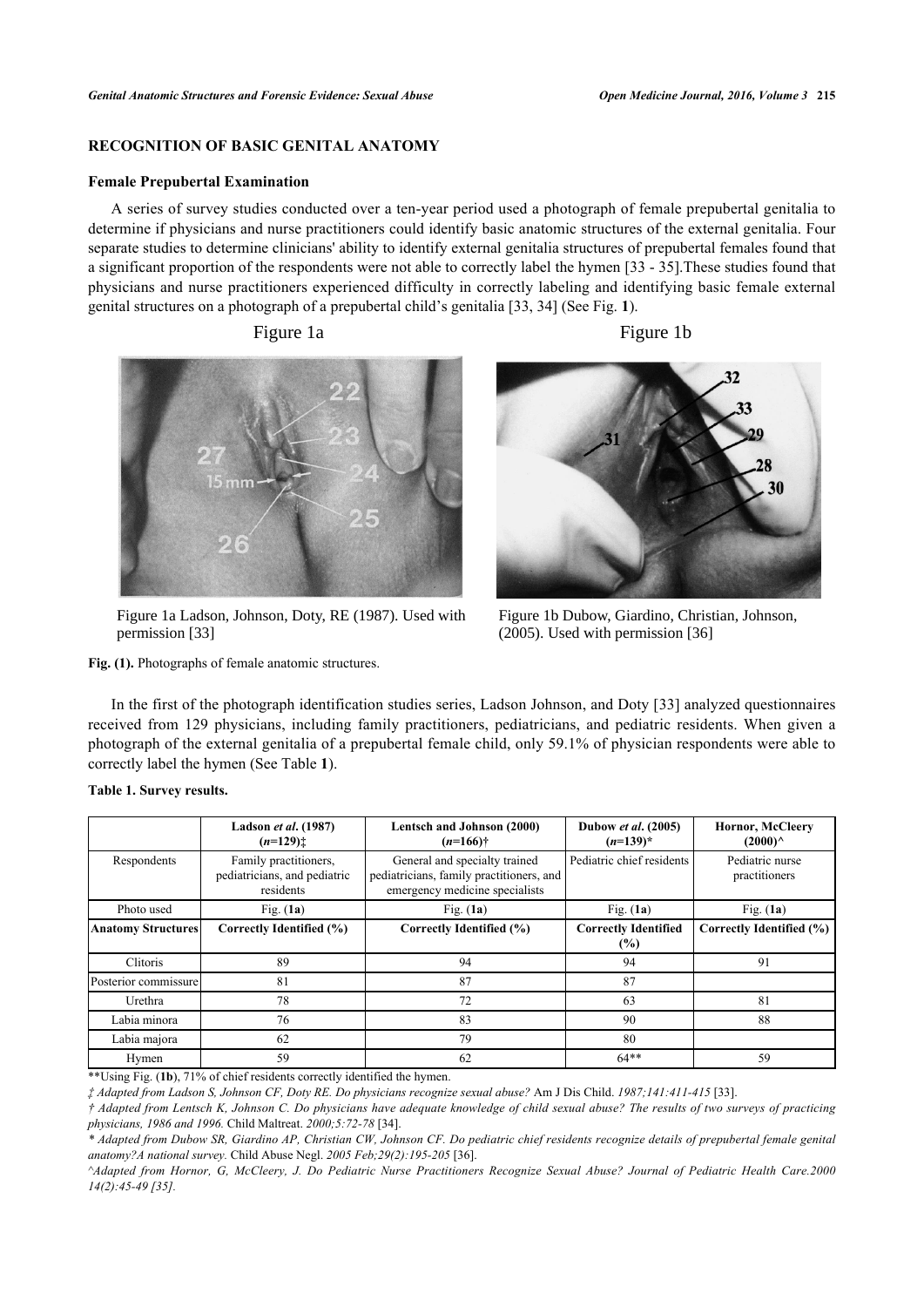#### **216** *Open Medicine Journal, 2016, Volume 3 Donaruma-Kwoh et al.*

A decade later, Lentsch and Johnson [\[34](#page-8-17)] conducted a second study similar to the Ladson, *et al*., methodology where they surveyed 166 general and specialty trained pediatricians, family practitioners, and emergency medicine specialists. They found that physicians did not routinely check the prepubertal genitalia. The survey also found that although physicians did consider sexual abuse as a cause of sexually transmitted infections (STI), they were less likely to report their suspicions as possible sexual abuse depending on the STI [\[34\]](#page-8-17). When asked to identify anatomical structures on a photograph of a female child's prepubertal genitalia, only 61.7% of physicians labeled the hymen correctly. The study concluded that physicians did not consistently recognize normal female prepubertal genital anatomy, and that physician ability to identify prepubertal genital structures correctly had not improved since the Ladson, *et al*. [[33\]](#page-8-15), study 10 years prior (See Table **[1](#page-3-1)**).

The third identification series study examined the recognition skills of pediatric nurse practitioners. Hornor and McCleery [[35\]](#page-8-16) analyzed 83 responses from pediatric nurse practitioners to the same photograph of the female child's prepubertal genitalia [[35](#page-8-16)]. The study findings showed that 58.8% of pediatric nurse practitioners respondents identified the child's hymen on the photograph. This finding was similar to the two physician groups of prior studies (See Table **[1](#page-3-1)**).

The fourth study surveyed 139 pediatric chief residents to identify anatomic structures on the same photograph from the previous surveys [\[36\]](#page-8-18). Dubow, Giardino, Christian and Johnson found that only 64% of respondents correctly labeled the hymen. The pediatric chief residents performed similarly to the other physician and nurse practitioner groups. An assumption that pediatric chief residents might be better trained than pediatric residency graduates because of the selection process for chief residents did not translate into better performance on structure identification [[36\]](#page-8-18) (See Fig. **[1](#page-3-0)** and Table **[1](#page-3-1)**).

The results of the chief resident study showed that the pediatric chief resident respondents were better able to identify a number of anatomic structures compared to the physicians in the 1986 Ladson, *et al*. [[33\]](#page-8-15), study (59.1%) and were on par with the Lentsch and Johnson [\[34\]](#page-8-17) study (61.7%). The Dubow, *et al.* [\[36](#page-8-18)], chief resident study concluded that the physician responses still showed deficiencies in clinician ability to recognize genitalia structures in the normal prepubertal female. Additionally, the authors suggested that residency programs need to improve training efforts to improve physician ability to identify anatomical structures of the genitalia and in turn improve the accuracy of the genital examination in prepubertal children.

Muram, *et al*. [\[37](#page-9-0)], investigated the effect of an educational intervention on the ability of clinicians to first recognize features and structures of the prepubertal female genitalia and to diagnose common gynecologic conditions. Overall, the group of 20 faculty members, 40 residents and 2 nurses as a whole correctly identified approximately half the cases of normal and abnormal exams. Attending physicians performed slightly better than residents, but the difference was relatively small. Neither were there significant differences between residents at the various levels of training. In accord with the Ladson, *et al.*, and Lentsch and Johnson [[33,](#page-8-15) [34\]](#page-8-17) studies decades earlier, many participants had difficulties identifying normal features of a female genital exam with less than half of the respondents correctly identifying either normal features of the prepubertal anatomy or anatomic variants of normal. Surprisingly, many participants had a tendency to label examinations, both normal and abnormal, as indicative of sexual abuse of the female patient in question.

#### **Male Prepubertal Anatomy**

Donaruma-Kwoh, Tran, and Giardino in 2010 [[38\]](#page-9-1) studied the ability of pediatric chief residents to identify prepubertal male genital anatomy. Nearly 93% of respondents were able to identify the basic structures on a picture of a circumcised male, while only 22% correctly recognized hypospadias as an example of an abnormal finding in the same gender and age group [[38](#page-9-1)] (See Fig. **[2](#page-5-0)** and Table **[2](#page-5-1)**). The Donaruma-Kwoh, *et al*., survey also focused on practice procedures in evaluating male genital anatomy, formal education regarding the male anatomy, and experience with medical testimony in sexual abuse cases [\[38\]](#page-9-1). In comparing the clinical practice of female *versus* male chief residents, female chief residents were more likely than their male counterparts to include a genital exam in a routine physical examination for infants and prepubertal boys. In response to identifying normal male anatomy in photographs, 96% of chief resident respondents correctly identified male genital anatomy, 96% identified an uncircumcised penis, while only 22% correctly identified an abnormal condition. When respondents were asked about their level of confidence to serve as a medical expert, 2% felt confident in their ability, 94% did not feel confident, and 4% were uncertain. Chief resident performance in this study, identifying male genital anatomic structures, was superior when compared to the performance in the study measuring correct identification of normal female genital anatomy. Given the inability of chief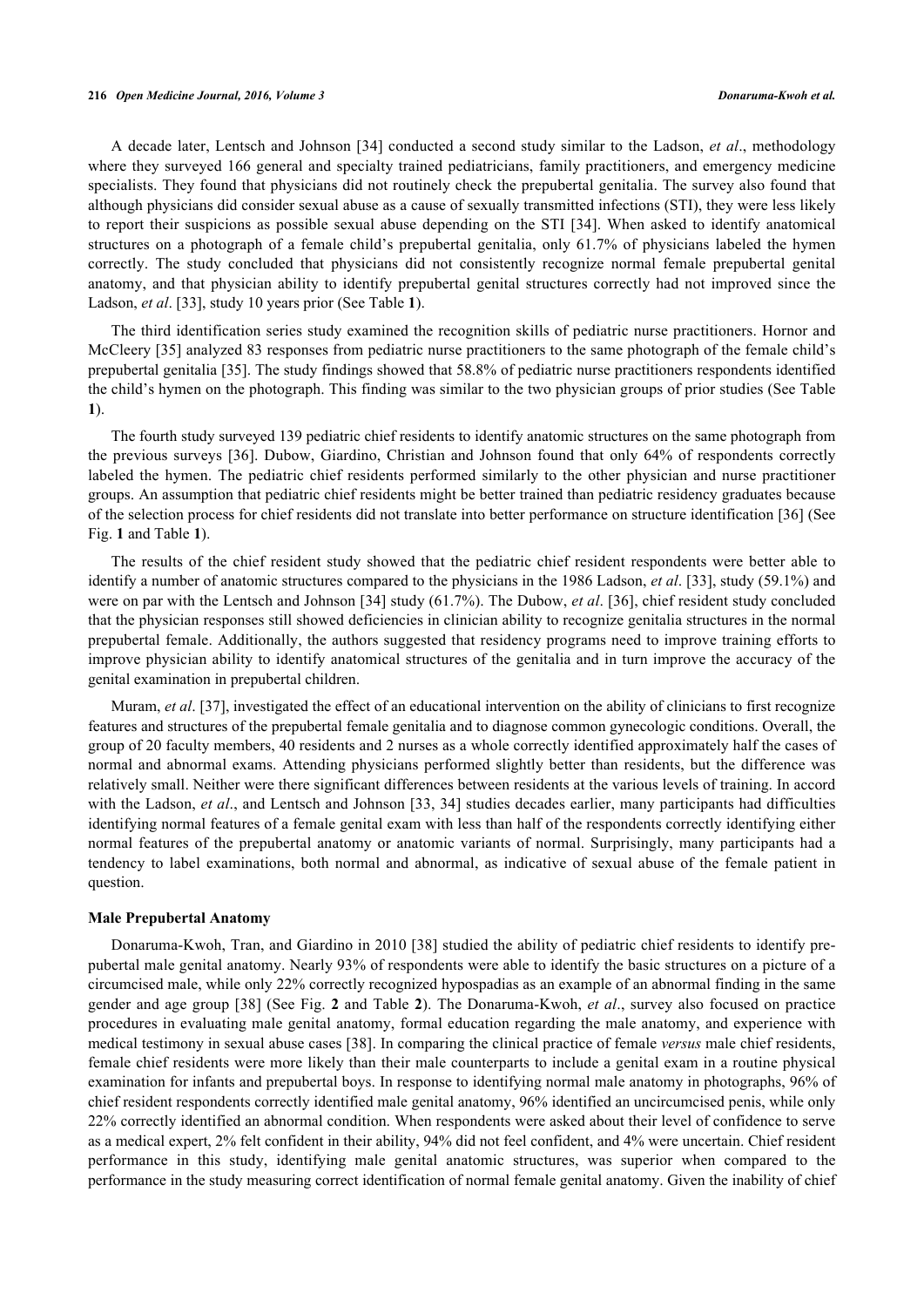resident respondents to correctly identify hypospadias as an abnormal finding, the researchers recommended that pediatric residency training should address the male genitalia exam in greater detail [[39\]](#page-9-2).

<span id="page-5-0"></span>

*Donaruma-Kwoh, M.M., Tran, X.G., Giardino, A.P. (2010). Do pediatric chief residents recognize details of prepubertal male genital anatomy.* Clinical Peds. *49(8):756-759.*[40] Used with permission [38]

**Fig. (2).** Photographs of male genital anatomic structures.

#### <span id="page-5-1"></span>**Table 2. Survey results.**

| <b>Anatomy Structure</b>                                             | Results $(\%)(n=108)^{a}$ |
|----------------------------------------------------------------------|---------------------------|
| Structure of male anatomy (urethral meatus, glans, and penile shaft) | 92                        |
| Circumcised penis                                                    | 96                        |
| Uncircumcised penis                                                  | 96                        |
| Tanner stage                                                         | 84                        |
| Abnormal Condition (hypospadias)                                     | 22                        |

*ªAdapted from Donaruma-Kwoh, M.M., Tran, X.G., Giardino, A.P. (2010). Do pediatric chief residents recognize details of prepubertal male genital anatomy.* Clinical Peds. *49(8):756-759* [\[38](#page-9-1)].

# **Related Considerations**

#### *Documentation of Genital Examination Findings*

Makoroff, Brauley, Myers, Brandner, and Shapiro [[5\]](#page-7-6) studied the documentation of genital examination findings to compare the accuracy of findings by physicians with training in child sexual abuse to findings of physicians with no additional training in child abuse. Pediatric emergency medicine (PEM) physicians with training in child abuse reviewed abuse specific diagnoses made by pediatric emergency physicians with no additional training in child abuse. The chart review found that physicians with no training in child sexual abuse were not accurate in correctly diagnosing abuse in children, and in fact, over-diagnosed normal exams as indicative of sexual abuse. The child abuse trained physicians found that in the children who were evaluated by physicians with no additional training in child abuse, only 17% of the children suspected of sexual abuse truly had abnormal findings consistent with sexual abuse. The study recommended that emergency medical physicians have additional training in abuse, and that children diagnosed with abnormal findings should be reevaluated by clinicians who have training in child abuse.

# **Forensic Evidence Collection Kits**

#### *Timing*

The most useful time frame for the collection of evidence from the child's body is still a question under investigation. The sophistication and sensitivity of DNA analysis techniques has increased in the last two decades and many current studies encourage a conservative approach of 72 hours to completing the FEK with a time window similar to that of adult women.

A landmark study in the field of timing for collection of evidence after a reported assault in sexual abuse is a retrospective review of forensic tests of 273 children less than 10 years of age [\[40\]](#page-9-3). Christian, *et al*., noted that 25% of the children had positive forensic evidence extracted from samples collected at emergency department visits. Sixty-four percent of the positive findings were found on clothing or bedding, whereas only one child seen after 24 hours had bodily evidence (a foreign pubic hair) preserved [\[40](#page-9-3)]. These findings led to the recommendation that when an evidence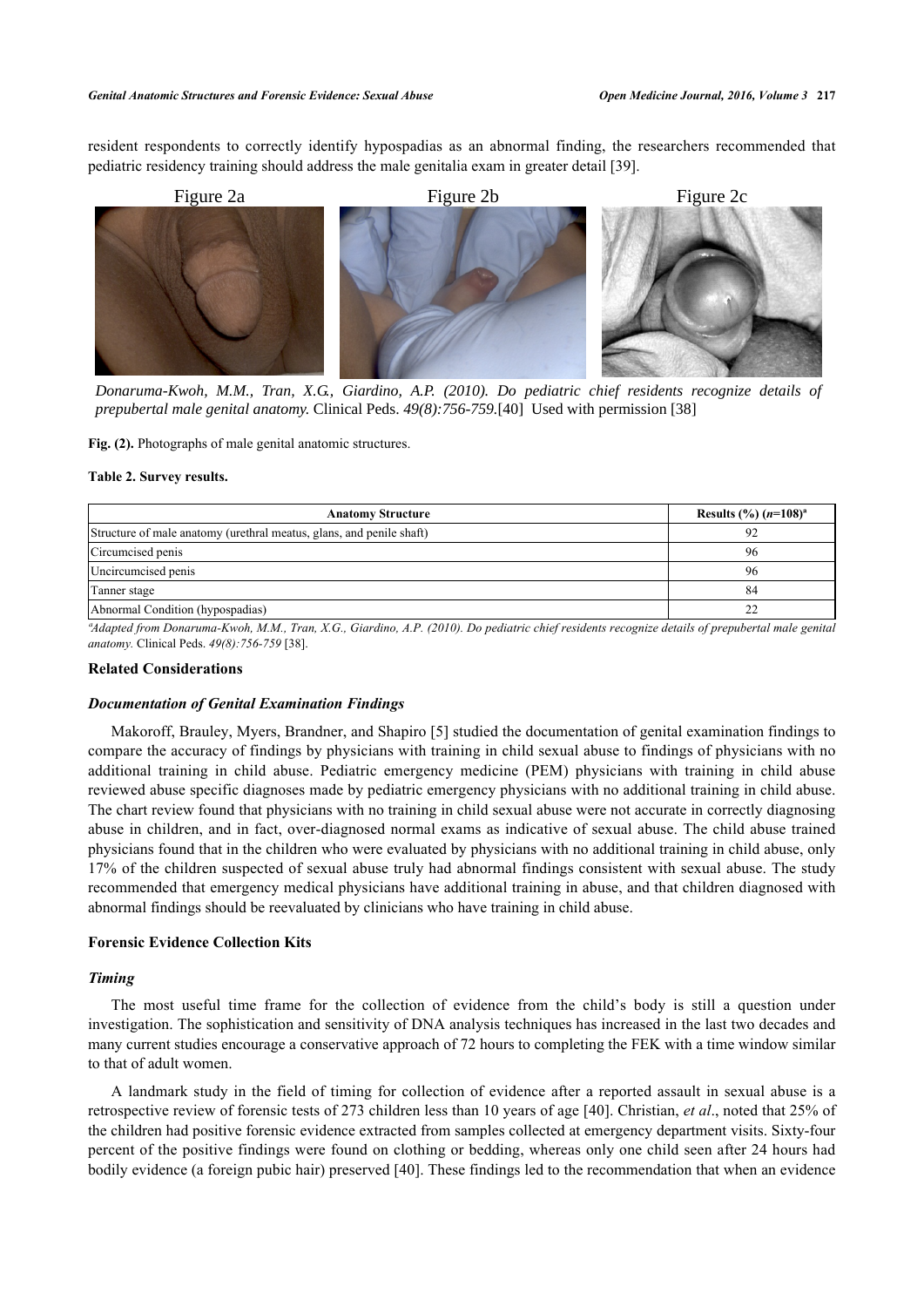#### **218** *Open Medicine Journal, 2016, Volume 3 Donaruma-Kwoh et al.*

kit is collected, clothing and linens should be pursued vigorously for analysis, while evidence collection from the child's body surface was not likely to be necessary after 24 hours [[40\]](#page-9-3).

A 2006 retrospective review of consecutive pediatric patients seen within 72 hours of their assault found that providers at a community child advocacy center described certain case characteristics that were predictive of evidence detection. Overall, 9% of the study population had positive forensic evidence isolated. Semen or sperm was identified from body swabs only from non-bathed, female children older than 10 years of age or on clothing or objects [\[41\]](#page-9-4). Similar results were discovered in another retrospective review in a hospital setting. Of the forensic findings of children and adolescents who had FEK completion within 72 hours of an abusive event, 81% of the positive findings were from patients older than 12 years old and the remaining 19% of pre-pubertal patients had evidence recovered from clothing and linens [\[42](#page-9-5)]. These results were consistent with the findings from the 2000 study by Christian, *et al*. [[40\]](#page-9-3).

Ten years after the Christian, *et al*. study [\[40](#page-9-3)], a retrospective review of all pediatric patients (aged 0-20 years) who underwent FEK collection showed that 25% of their cases had FEKs with forensic findings. Identifiable DNA was collected from a child's body despite several perceived barriers: (1) cases in which evidence collection was performed greater than 24 hours beyond the assault; (2) the child had a normal/non-acute anogenital examination; (3) there was no reported history of ejaculation; and, (4) the victim had bathed and/or changed clothes before evidence collection [[43\]](#page-9-6). The authors concluded that failure to conduct evidence collection on pre-pubertal children beyond 24 hours after the assault will result in missed opportunities to identify forensic evidence, though these will be rare cases [\[43](#page-9-6)].

Finally, a study was conducted that determined the relationship between time of sexual assault and the time frame in which the yield of evidence using DNA amplification is valid supported an extended time frame for FEK collection from children [[44\]](#page-9-7). Findings showed that body swabs collected from children beyond 24 hours after assault still yielded evidence. The majority of children with isolated perpetrator DNA from their bodily samples were aged 10 or older, but kits from 14 children younger than 10 also had a positive DNA results: 5 were positive by a body swab collected between 7 and 95 hours after assault. Body swabs were important in the collection of evidence for older children, but body swabs were significantly less likely than non-body specimens to yield DNA from pre-pubertal children [\[44\]](#page-9-7). Authors concluded that despite a limited yield of positive findings, clinicians should consider the collection of body samples from children beyond 24 hours after assault. They further concluded that findings on physical examination do not predict what forensic laboratory tests might show [[44\]](#page-9-7).

### **Additional Considerations to the Physical Exam**

A recent survey of pediatric chief residents at each of the 187 pediatric residency programs in the United States which had a 64% response rate found that nearly 90% of the programs included training in child maltreatment, but only 25% of the programs had an actual child abuse and neglect curriculum in place [[45\]](#page-9-8). There was a statistically significant association between the number of sessions of child maltreatment training and resident confidence in recognizing child abuse and neglect, taking a maltreatment history and knowledge of ethnic and cultural practice. Residents in programs with a written curriculum expressed more perceived confidence across these three areas as well. Pediatricians in practice after their residency training also report a sense of discomfort with child maltreatment exams, particularly those where the chief complaint is sexual abuse [\[46\]](#page-9-9). In this survey of AAP members, the majority of respondents had little experience evaluating and reporting suspected child abuse or neglect, and reported interest in having expert consultation. Pediatricians in this sample felt competent in conducting medical exams for suspected maltreatment, but felt less competent in rendering a definitive opinion, and did not generally feel competent to testify in court. Increased practice experience and more education on abuse topics led to increased sense of competence in some areas.

While familiarity with the genitalia is an obvious component of the competent clinical assessment, the medical literature reflects a lack of comfort and a scanty knowledge base for practitioners who are called to deal with this patient population.

#### **CONCLUSION**

A clinician's ability to diagnose a case of child maltreatment is an essential first step in the efforts to keep children safe and healthy. There may be severe consequences for the child, family, and community when a healthcare practitioner misses the signs and symptoms of an abused or neglected child. An inaccurate or inadequate medical evaluation of a child suspected of abuse may result in returning that child to an unsafe environment. Conversely, an overzealous diagnosis of child maltreatment can have devastating consequences for all involved. The misdiagnosis of abuse when it is not present may cause children and families to undergo unnecessary investigations and be separated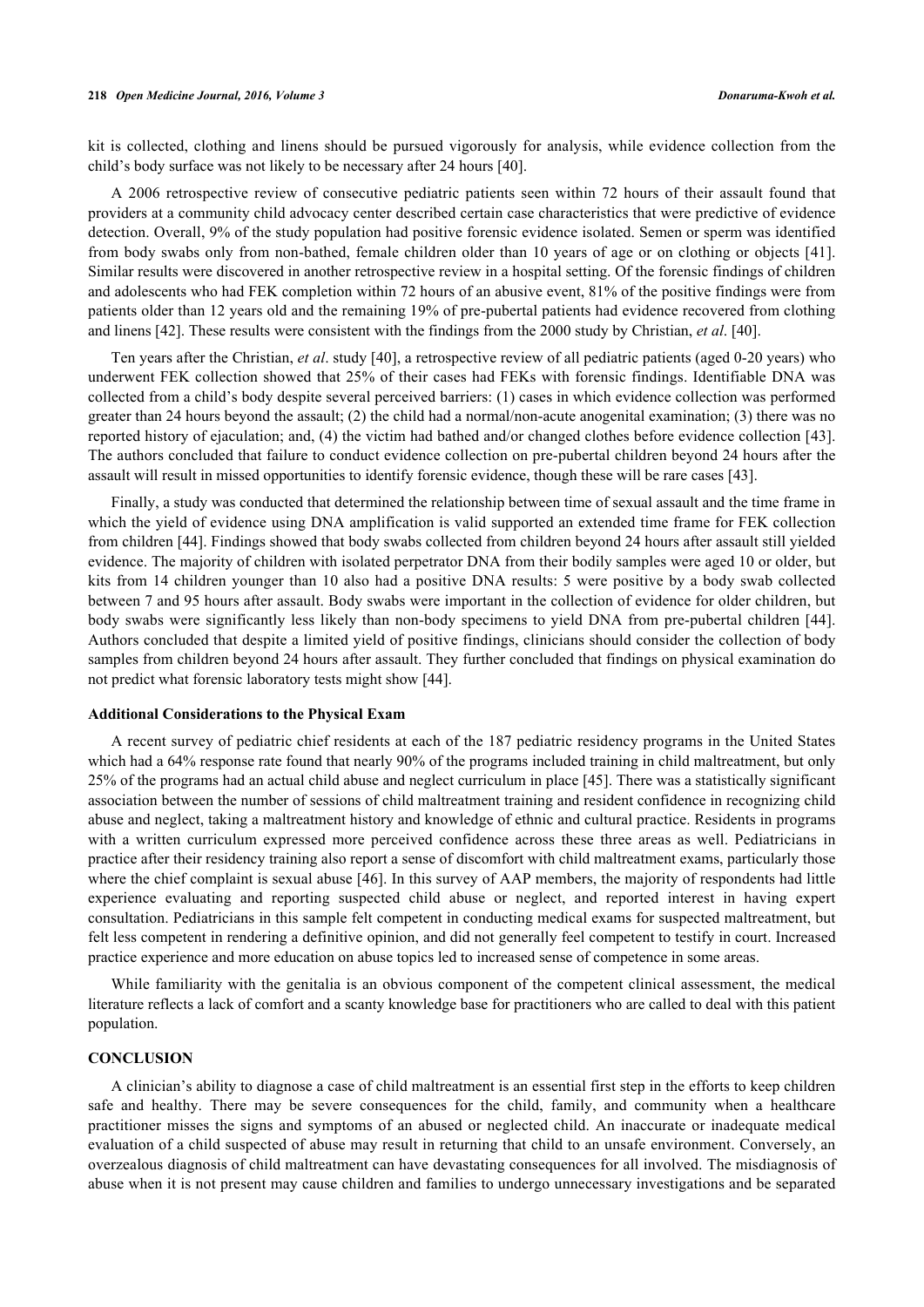from their caregivers; additionally, a misdiagnosed case of abuse may allow medical conditions to go untreated if other diagnostic possibilities are not carefully considered[[18,](#page-8-19) [47\]](#page-9-10). A correctly diagnosed case of abuse allows for an appropriate response to keep the child safe.

A medical evaluation approached in a knowledgeable and sensitive manner may be a first step in the child's healing, especially when the healthcare provider communicates care, respect, and interest in the safety of the child and their family  $[1 - 4, 48, 49]$  $[1 - 4, 48, 49]$  $[1 - 4, 48, 49]$  $[1 - 4, 48, 49]$  $[1 - 4, 48, 49]$  $[1 - 4, 48, 49]$  $[1 - 4, 48, 49]$ . Clearly, the physical examination skills of the clinician are an important aspect of the training. The literature summarized in this paper suggests that the medical and advanced practice nursing professions have to improve the educational processes of clinicians who evaluate and treat children suspected of sexual abuse victimization.

The studies discussed in this paper suggest the need for physicians and nurses to improve their knowledge of basic genital anatomy. A clinician's ability to first identify genital structures and then to know what comprises normal and abnormal findings is an essential first step in the evaluation of a child suspected of having been sexually abused. Additionally, the recommendations to aggressively pursue collection of undergarments and other available non-body sources for detection of perpetrator DNA are important, and should be followed by all practitioners. Extending the time frame for forensic evidence collection out to the 96 hour period has advantages for pediatric patients particularly around undergarments and available non-body sources.

# **CONFLICT OF INTEREST**

The authors confirm that this article content has no conflict of interest.

# **ACKNOWLEDGEMENTS**

Declared none.

# **REFERENCES**

- <span id="page-7-0"></span>[1] Bross DC, Krugman RD, Lenherr MR, Rosenberg DA, Schmitt BD, Eds. The New Child Protection Team Handbook. New York, NY: Garland 1998.
- <span id="page-7-11"></span>[2] Schmitt BD, Ed. The Child Protection Team Handbook. New York, NY: Garland 1978.
- [3] Bassoff BZ, Ludwig S. Interdisciplinary education for health care professionals. Health Soc Work 1979; 4(2): 58-71. [PMID: [488839\]](http://www.ncbi.nlm.nih.gov/pubmed/488839)
- <span id="page-7-12"></span>[4] Bridges CL. The nurse's evaluation. In: Schmitt BD, Ed. The Child Protection Team Handbook New York, NY. Garland 1978; pp. 65-81.
- <span id="page-7-6"></span>[5] Makoroff KL, Brauley JL, Brandner AM, Myers PA, Shapiro RA. Genital examinations for alleged sexual abuse of prepubertal girls: findings by pediatric emergency medicine physicians compared with child abuse trained physicians. Child Abuse Negl 2002; 26(12): 1235-42. [\[http://dx.doi.org/10.1016/S0145-2134\(02\)00419-2\]](http://dx.doi.org/10.1016/S0145-2134(02)00419-2) [PMID: [12464298](http://www.ncbi.nlm.nih.gov/pubmed/12464298)]
- <span id="page-7-1"></span>[6] Narayan AP, Socolar RR, St Claire K. Pediatric residency training in child abuse and neglect in the United States. Pediatrics 2006; 117(6): 2215-21. [\[http://dx.doi.org/10.1542/peds.2006-0160](http://dx.doi.org/10.1542/peds.2006-0160)] [PMID: [16740867\]](http://www.ncbi.nlm.nih.gov/pubmed/16740867)
- <span id="page-7-2"></span>[7] Atabaki S, Paradise JE. The medical evaluation of the sexually abused child: lessons from a decade of research. Pediatrics 1999; 104(1 Pt 2): 178-86. [PMID: [10390286\]](http://www.ncbi.nlm.nih.gov/pubmed/10390286)
- <span id="page-7-3"></span>[8] Giardino AP, Hanson N, Hill KS, Leventhal JM. Child abuse pediatrics: new specialty, renewed mission. Pediatrics 2011; 128(1): 156-9. [\[http://dx.doi.org/10.1542/peds.2011-0363](http://dx.doi.org/10.1542/peds.2011-0363)] [PMID: [21646255\]](http://www.ncbi.nlm.nih.gov/pubmed/21646255)
- <span id="page-7-4"></span>[9] Block RW, Palusci VJ. Child abuse pediatrics: a new pediatric subspecialty. J Pediatr 2006; 148(6): 711-2. [\[http://dx.doi.org/10.1016/j.jpeds.2006.01.033\]](http://dx.doi.org/10.1016/j.jpeds.2006.01.033) [PMID: [16769370](http://www.ncbi.nlm.nih.gov/pubmed/16769370)]
- <span id="page-7-5"></span>[10] Giardino AP, Giardino ER. Child Maltreatment Education for Physicians and Nurses. In: Chadwick's Child Maltreatment: Cultures at Risk and Role of Professionals, 4<sup>th</sup> ed, STM Learning, Inc: St Louis, MO. 2014, pp. 441-484.
- <span id="page-7-7"></span>[11] Paradise JE, Finkel MA, Beiser AS, Berenson AB, Greenberg DB, Winter MR. Assessments of girl's genital findings and the likelihood of sexual abuse: agreement among physicians self-rated as skilled. Arch Pediatr Adolesc Med 1997; 151(9): 883-91. [\[http://dx.doi.org/10.1001/archpedi.1997.02170460021004](http://dx.doi.org/10.1001/archpedi.1997.02170460021004)] [PMID: [9308865\]](http://www.ncbi.nlm.nih.gov/pubmed/9308865)
- <span id="page-7-8"></span>[12] Ben Yehuda Y, Attar-Schwartz S, Ziv A, Jedwab M, Benbenishty R. Child abuse and neglect: reporting by health professionals and their need for training. Isr Med Assoc J 2010; 12(10): 598-602. [PMID: [21090514\]](http://www.ncbi.nlm.nih.gov/pubmed/21090514)
- <span id="page-7-9"></span>[13] Kempe CH, Silverman FN, Steele BF, Droegemueller W, Silver HK. The battered-child syndrome. JAMA 1962; 181: 17-24. [\[http://dx.doi.org/10.1001/jama.1962.03050270019004](http://dx.doi.org/10.1001/jama.1962.03050270019004)] [PMID: [14455086\]](http://www.ncbi.nlm.nih.gov/pubmed/14455086)
- <span id="page-7-10"></span>[14] Kempe CH. Sexual abuse, another hidden pediatric problem: the 1977 C. Anderson Aldrich lecture. Pediatrics 1978; 62(3): 382-9.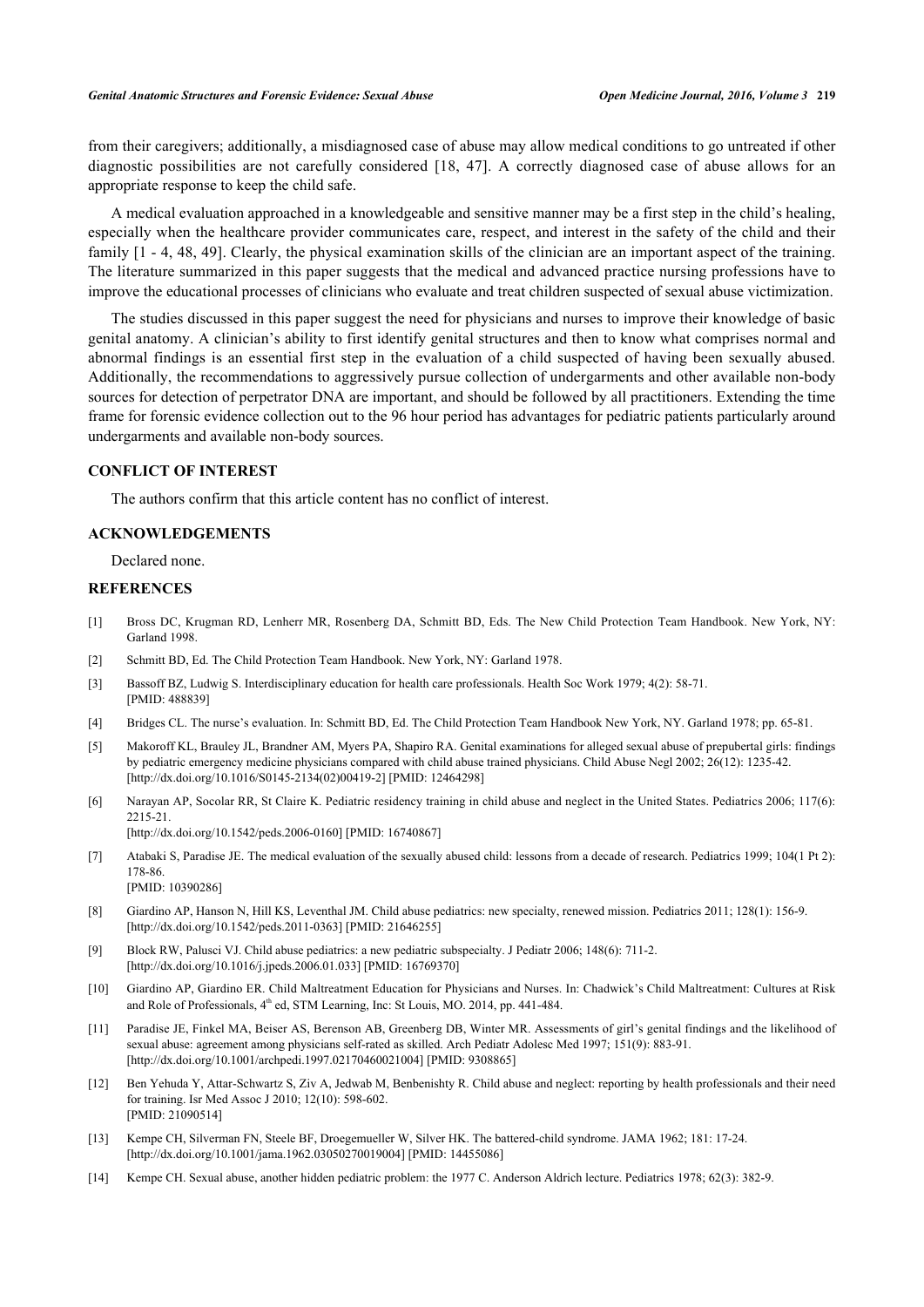[PMID: [704212\]](http://www.ncbi.nlm.nih.gov/pubmed/704212)

- <span id="page-8-0"></span>[15] Botash AS, Galloway AE, Booth T, Ploutz-Snyder R, Hoffman-Rosenfeld J, Cahill L. Continuing medical education in child sexual abuse: cognitive gains but not expertise. Arch Pediatr Adolesc Med 2005; 159(6): 561-6. [\[http://dx.doi.org/10.1001/archpedi.159.6.561](http://dx.doi.org/10.1001/archpedi.159.6.561)] [PMID: [15939856\]](http://www.ncbi.nlm.nih.gov/pubmed/15939856)
- <span id="page-8-1"></span>[16] Christian CW. Professional education in child abuse and neglect. Pediatrics 2008; 122(Suppl. 1): S13-7. [\[http://dx.doi.org/10.1542/peds.2008-0715f\]](http://dx.doi.org/10.1542/peds.2008-0715f) [PMID: [18676509](http://www.ncbi.nlm.nih.gov/pubmed/18676509)]
- <span id="page-8-2"></span>[17] Newton AS, Zou B, Hamm MP, *et al.* Improving child protection in the emergency department: a systematic review of professional interventions for health care providers. Acad Emerg Med 2010; 17(2): 117-25. [\[http://dx.doi.org/10.1111/j.1553-2712.2009.00640.x\]](http://dx.doi.org/10.1111/j.1553-2712.2009.00640.x) [PMID: [20370740](http://www.ncbi.nlm.nih.gov/pubmed/20370740)]
- <span id="page-8-19"></span>[18] Sgroi SM. Handbook of Clinical Intervention in Child Sexual Abuse. Lexington, MA: Lexington Books 1982.
- [19] Arnold DH, Spiro DM, Nichols MH, King WD. Availability and perceived competence of pediatricians to serve as child protection team medical consultants: a survey of practicing pediatricians. South Med J 2005; 98(4): 423-8. [\[http://dx.doi.org/10.1097/01.SMJ.0000157561.22406.F7\]](http://dx.doi.org/10.1097/01.SMJ.0000157561.22406.F7) [PMID: [15898517](http://www.ncbi.nlm.nih.gov/pubmed/15898517)]
- <span id="page-8-3"></span>[20] Socolar RR. Physician knowledge of child sexual abuse. Child Abuse Negl 1996; 20(8): 783-90. [\[http://dx.doi.org/10.1016/0145-2134\(96\)00065-8](http://dx.doi.org/10.1016/0145-2134(96)00065-8)] [PMID: [8866123](http://www.ncbi.nlm.nih.gov/pubmed/8866123)]
- <span id="page-8-4"></span>[21] Anderst J, Kellogg N, Jung I. Reports of repetitive penile-genital penetration often have no definitive evidence of penetration. Pediatrics 2009; 124(3): e403-9. [\[http://dx.doi.org/10.1542/peds.2008-3053](http://dx.doi.org/10.1542/peds.2008-3053)] [PMID: [19661051\]](http://www.ncbi.nlm.nih.gov/pubmed/19661051)
- [22] Kellogg ND, Menard SW, Santos A. Genital anatomy in pregnant adolescents: "normal" does not mean "nothing happened". Pediatrics 2004; 113(1 Pt 1): e67-9. [\[http://dx.doi.org/10.1542/peds.113.1.e67](http://dx.doi.org/10.1542/peds.113.1.e67)] [PMID: [14702498\]](http://www.ncbi.nlm.nih.gov/pubmed/14702498)
- <span id="page-8-5"></span>[23] Heger A, Ticson L, Velasquez O, Bernier R. Children referred for possible sexual abuse: medical findings in 2384 children. Child Abuse Negl  $2002 \cdot 26(6-7) \cdot 645-59$ [\[http://dx.doi.org/10.1016/S0145-2134\(02\)00339-3\]](http://dx.doi.org/10.1016/S0145-2134(02)00339-3) [PMID: [12201160](http://www.ncbi.nlm.nih.gov/pubmed/12201160)]
- <span id="page-8-6"></span>[24] Hornor G, Scribano P, Curran S, Stevens J. Emotional response to the ano-genital examination of suspected sexual abuse. J Forensic Nurs 2009; 5(3): 124-30. [\[http://dx.doi.org/10.1111/j.1939-3938.2009.01045.x\]](http://dx.doi.org/10.1111/j.1939-3938.2009.01045.x) [PMID: [19702739](http://www.ncbi.nlm.nih.gov/pubmed/19702739)]
- <span id="page-8-8"></span>[25] Lazebnik R, Zimet GD, Ebert J, *et al.* How children perceive the medical evaluation for suspected sexual abuse. Child Abuse Negl 1994; 18(9): 739-45. [\[http://dx.doi.org/10.1016/0145-2134\(94\)00040-9](http://dx.doi.org/10.1016/0145-2134(94)00040-9)] [PMID: [8000904](http://www.ncbi.nlm.nih.gov/pubmed/8000904)]
- <span id="page-8-7"></span>[26] Rheingold AA, Davidson TM, Resnick H, Self-Brown S, Danielson CK. The relationship between knowledge and child and caregiver distress during the medical examination for child sexual abuse. J Child Sex Abuse 2013; 22(5): 552-71. [\[http://dx.doi.org/10.1080/10538712.2013.800937\]](http://dx.doi.org/10.1080/10538712.2013.800937) [PMID: [23837655](http://www.ncbi.nlm.nih.gov/pubmed/23837655)]
- <span id="page-8-9"></span>[27] Finkel MA, Giardino AP, Eds. Medical Evaluation of Child Sexual Abuse: A Practical Guide. 3<sup>rd</sup> ed. Elk Grove Village, IL: American Academy of Pediatrics 2009.
- <span id="page-8-10"></span>[28] Jenny C. Emergency evaluation of children when sexual assault is suspected. Pediatrics 2011; 128(2): 374-5. [\[http://dx.doi.org/10.1542/peds.2011-1455](http://dx.doi.org/10.1542/peds.2011-1455)] [PMID: [21788215\]](http://www.ncbi.nlm.nih.gov/pubmed/21788215)
- <span id="page-8-11"></span>[29] Jenny C, Crawford-Jakubiak JE. The evaluation of children in the primary care setting when sexual abuse is suspected. Pediatrics 2013; 132(2): e558-67. [\[http://dx.doi.org/10.1542/peds.2013-1741](http://dx.doi.org/10.1542/peds.2013-1741)] [PMID: [23897912\]](http://www.ncbi.nlm.nih.gov/pubmed/23897912)
- <span id="page-8-12"></span>[30] Sievers V, Murphy S, Miller JJ. Sexual assault evidence collection more accurate when completed by sexual assault nurse examiners: Colorado's experience. J Emerg Nurs 2003; 29(6): 511-4. [PMID: [14631337\]](http://www.ncbi.nlm.nih.gov/pubmed/14631337)
- <span id="page-8-13"></span>[31] Ells M. Forming a Multidisciplinary Team to Investigate Child Abuse: A Portable Guide to Investigating Child Abuse. Washington, DC: US Department of Justice 1998.
- <span id="page-8-14"></span>[32] American Board of Pediatrics. 2012 Workforce Data. Chapel Hill, NC: American Board of Pediatrics; 2012. Available at: [https://www.abp.org/ABPWebStatic/?anticache=0.844909279719783#murl%3D%2FABPWebStatic%2FaboutPed.html%26surl%3D%2Fabp](https://www.abp.org/ABPWebStatic/?anticache=0.844909279719783#murl%3D%2FABPWebStatic%2FaboutPed.html%26surl%3D%2Fabpwebsite%2Fstats%2Fwrkstatintro.htm) [website%2Fstats%2Fwrkstatintro.htm](https://www.abp.org/ABPWebStatic/?anticache=0.844909279719783#murl%3D%2FABPWebStatic%2FaboutPed.html%26surl%3D%2Fabpwebsite%2Fstats%2Fwrkstatintro.htm) [Accessed October 10, 2013];
- <span id="page-8-15"></span>[33] Ladson S, Johnson CF, Doty RE. Do physicians recognize sexual abuse? Am J Dis Child 1987; 141(4): 411-5. [PMID: [3565327\]](http://www.ncbi.nlm.nih.gov/pubmed/3565327)
- <span id="page-8-17"></span>[34] Lentsch KA, Johnson CF. Do physicians have adequate knowledge of child sexual abuse? The results of two surveys of practicing physicians, 1986 and 1996. Child Maltreat 2000; 5(1): 72-8. [\[http://dx.doi.org/10.1177/1077559500005001009\]](http://dx.doi.org/10.1177/1077559500005001009) [PMID: [11232066](http://www.ncbi.nlm.nih.gov/pubmed/11232066)]
- <span id="page-8-16"></span>[35] Hornor G, McCleery J. Do pediatric nurse practitioners recognize sexual abuse? J Pediatr Health Care 2000; 14(2): 45-9. [PMID: [10736137\]](http://www.ncbi.nlm.nih.gov/pubmed/10736137)
- <span id="page-8-18"></span>[36] Dubow SR, Giardino AP, Christian CW, Johnson CF. Do pediatric chief residents recognize details of prepubertal female genital anatomy: a